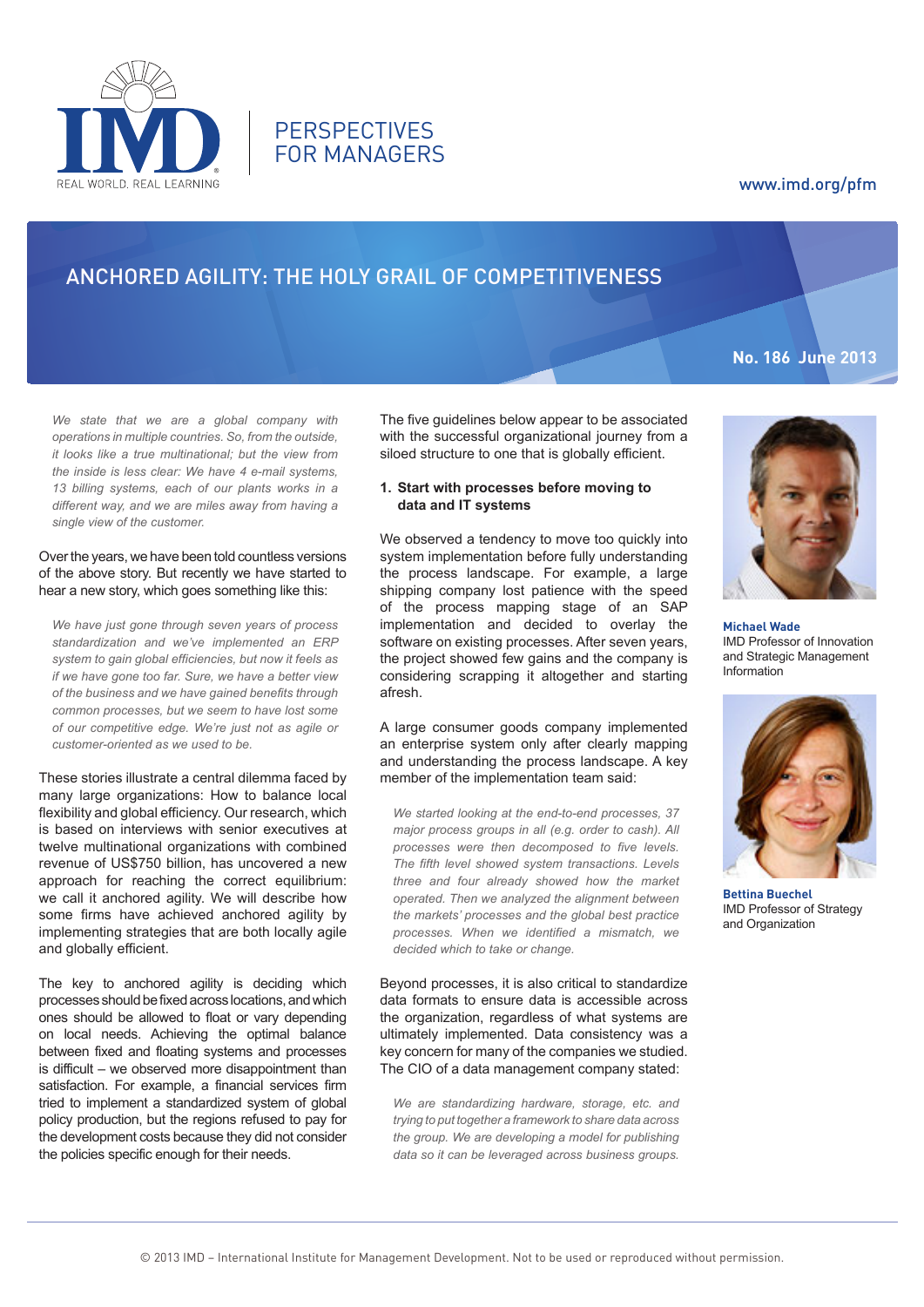*The key to anchored agility is deciding which processes should be fixed across locations, and which ones should be allowed to float or vary depending on local needs.*

*It is also critical to standardize data formats to ensure data is accessible across the organization.*

*Also, we can make connections across our different domains and develop common products.*

#### **2. Sequence functionally from back to front office**

Another important factor is to correctly sequence organizational functions. Firms that tended to have successful outcomes began with back-office functions like accounting, finance and procurement, which are typically process driven and stand to gain most from standardization programs. Moreover, there will likely be a high proportion of fixed processes and a low proportion of floating exceptions. Customer-facing functions, including business development, marketing and sales, tend to require more floating processes and are most likely to resist change, so starting with these functions could be disastrous. Somewhere in between are supply functions such as manufacturing and logistics, which can greatly benefit from standardization but also have a moderate need for local customization.

One coffee company standardized all processes up to and including warehousing (procurement, manufacturing, etc.), leaving all processes downstream highly variable since they required a higher level of local flexibility.

## **3. Implement smart pilots**

Some resistance is inevitable and overcoming it can be challenging, but it can be countered with pilot implementations in appropriate parts of the business, e.g. single countries or small groups of locations. Well-selected and well-conducted pilots spur strong commitment to change in managers from locations next-in-line in the rollout. If they believe in the initiative, they will be more willing to sell the change within their own organizations, resulting in full implementation of the initiative and commitment to using the new processes. But for the pilots to work, they must be:

*Credible* – The pilot location must have the characteristics, skills and track record to legitimize the strategic initiative. Managers will assess the pilot because the template created will become the reference point for implementation. Therefore the status or credibility of the location within the global set-up is important.

*Replicable* – During the pilot, the team must create a template that is rapidly transferable across locations and develop an effective transfer methodology. Managers will be scrutinizing the pilot to determine whether the product portfolio, revenues and operational set-up will allow the processes to be successfully replicated.

*Feasible* – The pilot has to be seen to meet the expectations of multiple stakeholders in the organization. Setting clear expectations at the start of a pilot enables stakeholders to judge its feasibility.

While the pilots yield important lessons, their fundamental objective is to gain commitment from stakeholders. According to a business unit executive within an oil and gas company:

*In the first month, they expected many technical problems, but they did not experience that many… Instead, they quickly learned that no matter how much training has been given, more training is needed. Although they started training six weeks beforehand, it appeared employees had forgotten the basic steps by the rollouts. Early on they also found that design faults needed to be tracked instead of solved in silos to avoid major problems with interfaces further up or down.*

### **4. Ensure top management support: From push to pull**

Well into the efficiency journey, we observed a tipping point beyond which gains became apparent and much of the initial resistance had been overcome. We describe this as "pull." However, first there needs to be a strong "push" from top management. All implementation successes had been strongly and visibly supported by a senior executive, often the CEO.

According to an executive of a consumer goods company that successfully implemented a multi-year, large-scale process and IT standardization project:

*The CEO's sponsorship was the no.1 success factor. He clearly stated that the project would be his legacy. Understanding that it was not "just another" system or process exercise was also critical to success. This sponsorship provided the essential "push" to get the project off the ground.*

#### The CIO of a global flooring company echoed this view:

*My predecessor didn't want to battle regions on many of the standardization initiatives. This was fine and perhaps the right move then. But the new CEO had a vision to build a truly global company and believed this was only possible with a high degree of standardization. Since then, we have been moving ahead quickly. The CEO's support is critical.*

#### **5. Institute strong and robust governance over time**

The purpose of strong governance is threefold. First, it acts as a mechanism to determine which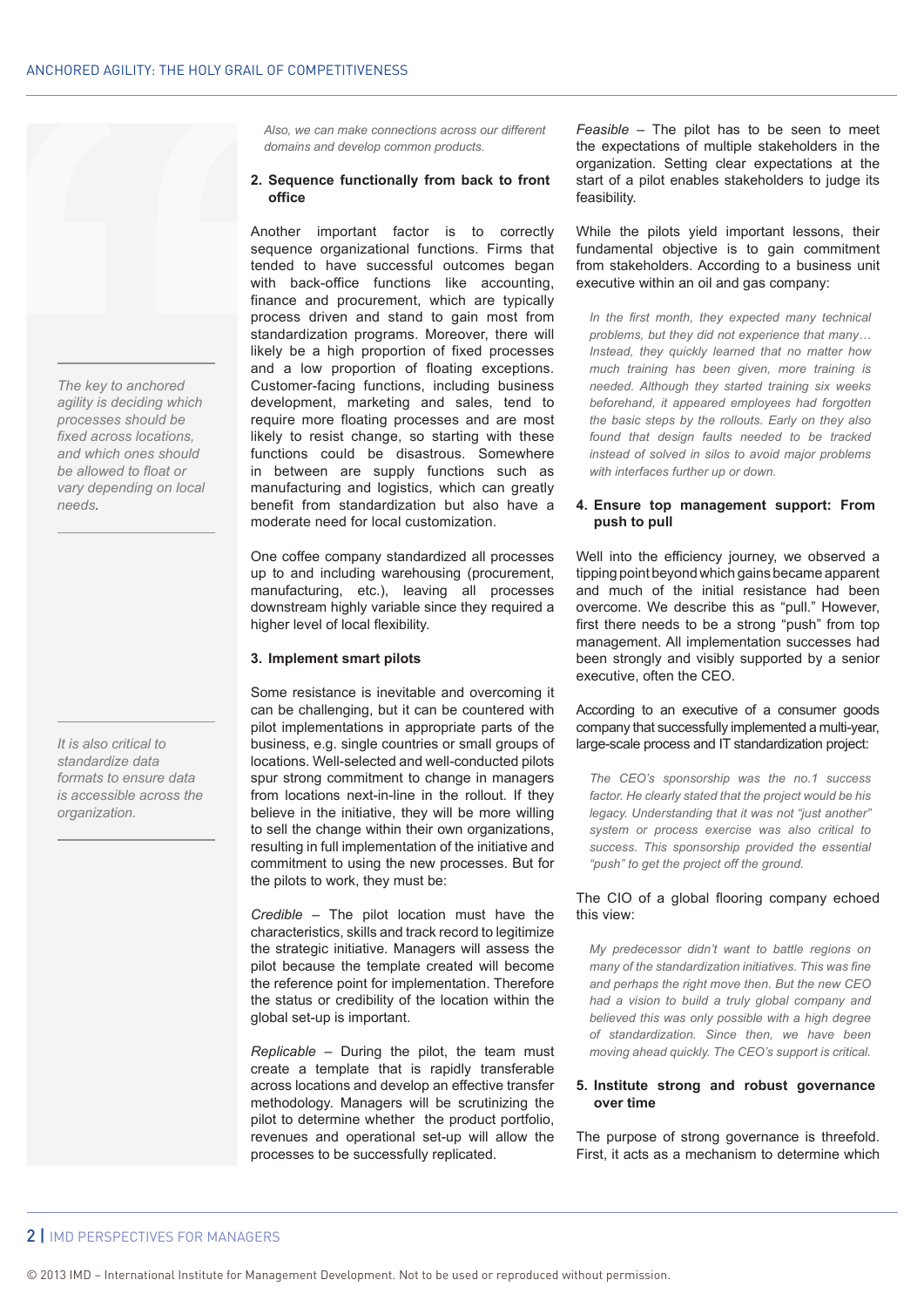processes and systems should become fixed, or the global standard. Second, it facilitates identifying and authorizing floating exceptions to the standard. Strong and clear governance is critical to establish and maintain the right balance of fixed and floating elements. Third, it helps identify processes or systems that should be discontinued because they do not fit the global template.

Governance should also provide a mechanism over time for moving processes from one category to another in response to changes in the business environment. Some fixed elements might become less strategically important and can then be removed from the fixed template, while floating elements may become more strategically important over time, e.g. managing risk associated with exposure to social media might move into the fixed element set (see *Figure 1*).

#### **Figure 1: Moving to anchored agility**



Poor governance is dangerous: It can lead to a set of processes and systems that is too large or too small. In a large package-delivery company, poor governance led to local units with negotiated exceptions to a global HR system standardization initiative. After completing the implementation, 53 separate HR systems were still in operation across the organization!

The key to anchored agility is to find the correct mix of fixed and floating processes and systems. Too many fixed processes can inhibit local responsiveness while too many floating processes can inhibit global efficiency. Two key dimensions drive the decision on whether a system or process should be floating or fixed. These dimensions are shown in *Figure 2*.

The first dimension is the strategic importance of the underlying element and the second is the need for local flexibility. Processes or systems with little strategically differentiating value are candidates for rigorous standardization. Quadrant 2 contains these "fixed foundation" elements. In our experience, firms tend to underestimate the number of processes and systems that fit into this category.

#### **Figure 2: Anchored agility: How to decide between fixed and floating processes**



Some processes with low strategic value nevertheless require local adaptation. These are part of the "floating foundation" and fall into quadrant 1. Such exceptions should be kept to a minimum as they tend to be costly, disruptive and add little in the way of organizational value.

Care should be taken with competitive differentiation elements; some need to be fixed while others should be allowed to float. Some of these processes should be made available to the whole organization but be protected from competitors through the use of proprietary standards. We refer to these as "fixed strategic" (quadrant 3). A large toy manufacturer stated: "We started by mapping core capabilities and what we wanted to protect. These were capabilities that we believe gave us a competitive advantage, e.g., key account management." A common mistake in this category was for firms to standardize around industry best practices such as those baked into enterprise systems like SAP. These industry best practices may be effective, but they do not allow competitive differentiation because they are available to all competitors. Instead, we recommend utilizing company (not industry) best

*Too many fixed processes can inhibit local responsiveness while too many floating processes can inhibit global efficiency.* 

*A common mistake is to standardize around industry best practices such as those baked into enterprise systems like SAP. These industry best practices may be effective, but they do not allow competitive differentiation.*